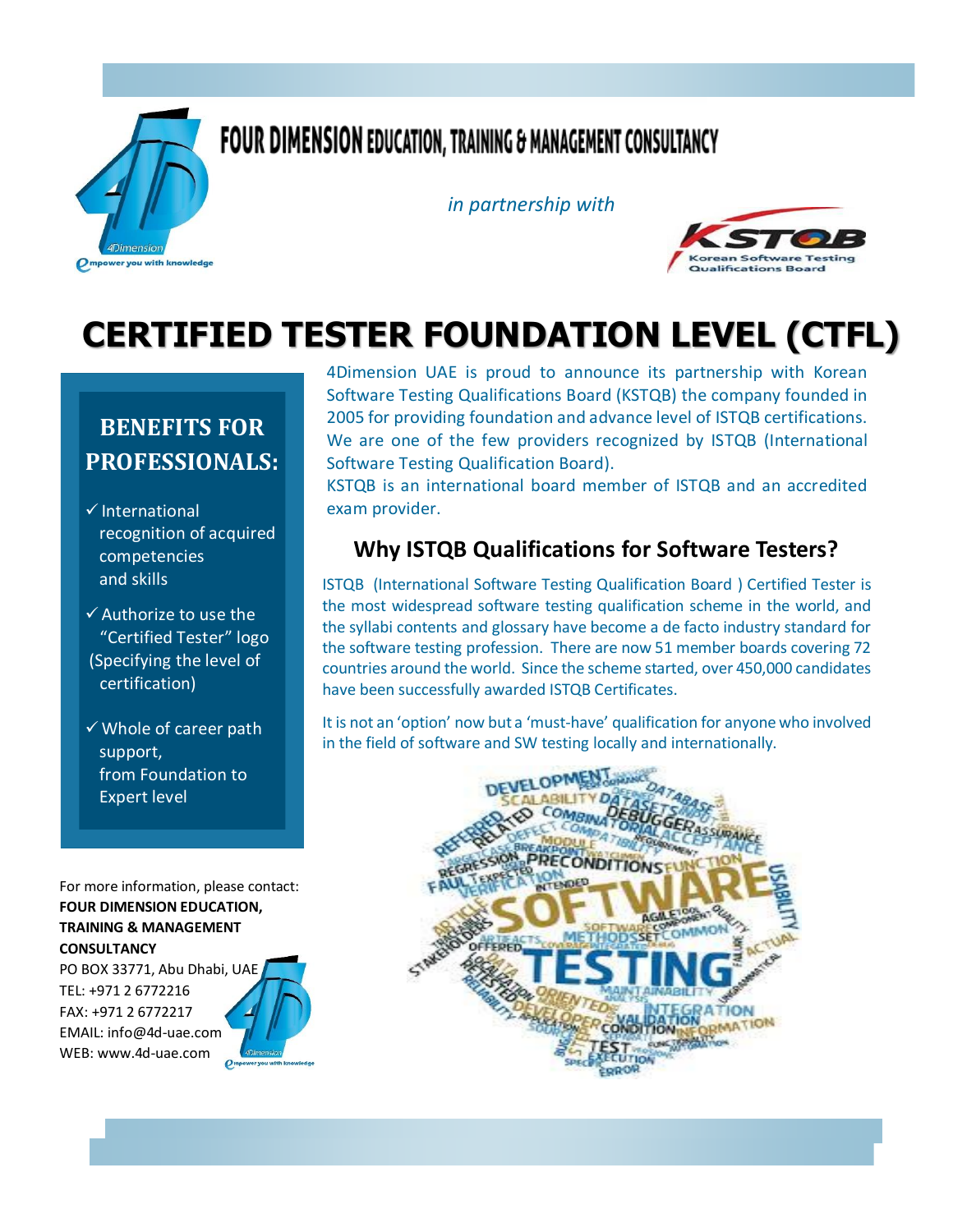



#### **Foundation Syllabus Course**

This tutor-led course takes three-days and includes full coverage of the course syllabus, examination preparation and revision.

The examination will be taken [TBD: either immediately after the course or a few days later to allow candidates to do some personal revision (but before they forget the course)].

The examination is **fully-accredited by KSTQB** on **behalf of ISTQB.**

#### **Who is the Foundation Qualification for?**

The Foundation Level qualification is aimed at professionals who need to demonstrate practical knowledge of the fundamental concepts of software testing. This includes people in roles such as test designers, test analysts, test engineers, test consultants, test managers, user acceptance testers and IT Professionals.

The Foundation Level qualification is also appropriate for anyone who needs a basic understanding of software testing, such as project managers, quality managers, software development managers, business analysts, IT directors and management consultants.





Before taking the course it is recommended that candidates read the CTFL (Certified Tester Foundation Level) Syllabus in preparation. The course is intensive and those candidates who have prepared will achieve a higher success rate in the exam.

#### **Entry Criteria for the Foundation Qualification**

It is suggested that candidates for the Foundation Level certification have at least six months' practical experience in a professional testing role.